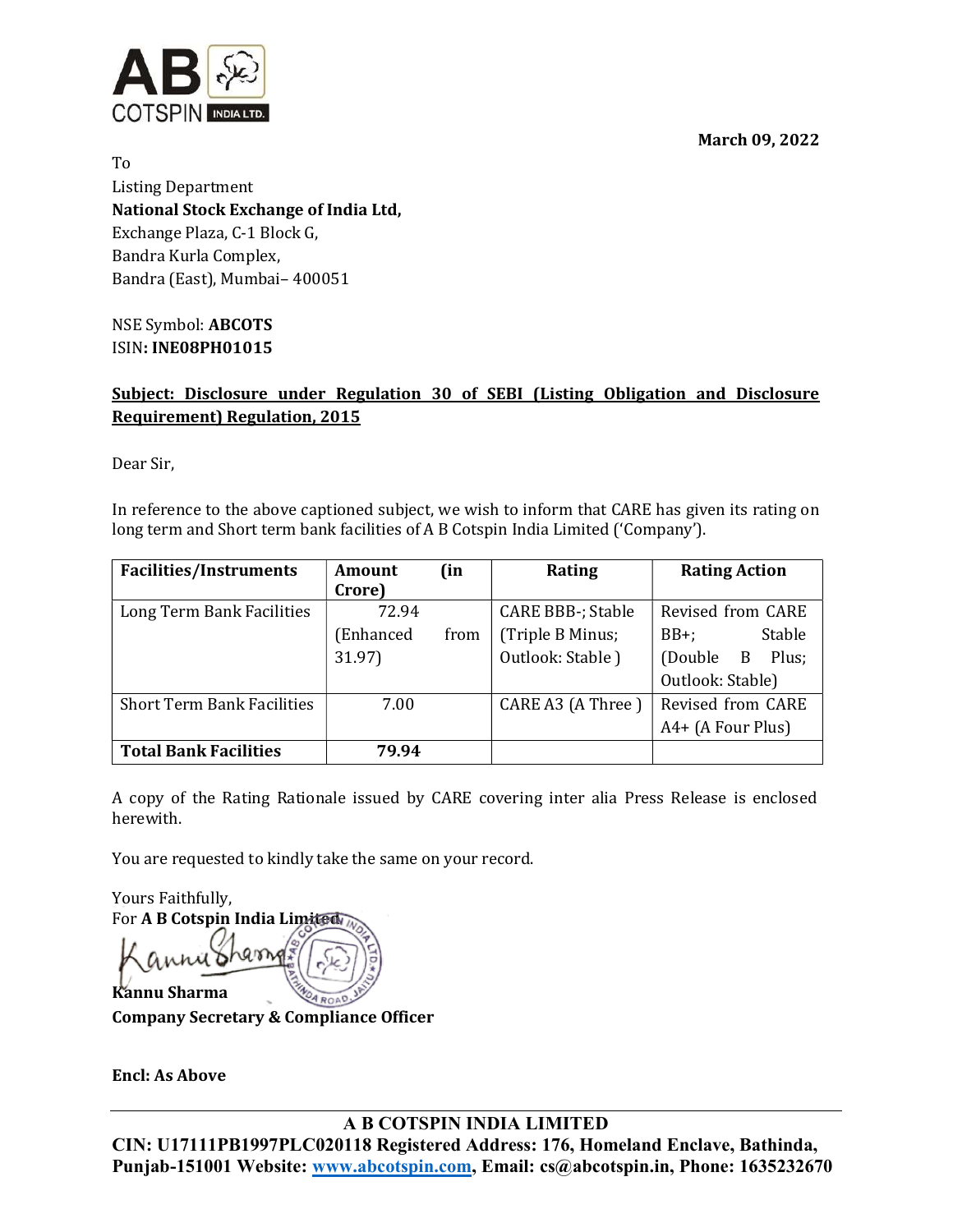

## **CARE/DRO/RR/2021-22/1683**

**Shri Deepak Garg Director A B Cotspin India Limited** Bathinda Road, Jaitu Bathinda Punjab 151001

Dear Sir,

### March 08, 2022

# **Credit rating of A B Cotspin India Limited for Rs. 79.94 crore**

Please refer to our letter dated February 25, 2022 on the above subject.

- 2. The rationale for the ratings is attached as an **Annexure - I**.
- 3. We request you to peruse the annexed documents and offer your comments, if any. We are doing this as a matter of courtesy to our clients and with a view to ensure that no factual inaccuracies have inadvertently crept in. Kindly revert as early as possible. In any case, if we do not hear from you by March 09, 2022; we will proceed on the basis that you have no comments to offer.

If you have any further clarifications, you are welcome to approach us.

Thanking you, Yours faithfully,

**Smidha Sharma Amit Jindal**  Analyst Assistant Director [smidha.sharma@careedge.in](mailto:smidha.sharma@careedge.in) [amit.jindal@careedge.in](mailto:amit.jindal@careedge.in)

Encl: As above

CARE Ratings Limited

13th Floor, E-1 Block, Videocon Tower, Jhandewalan Extension, New Delhi – 110 055 Phone: +91-11-4533 3200

CIN-L67190MH1993PLC071691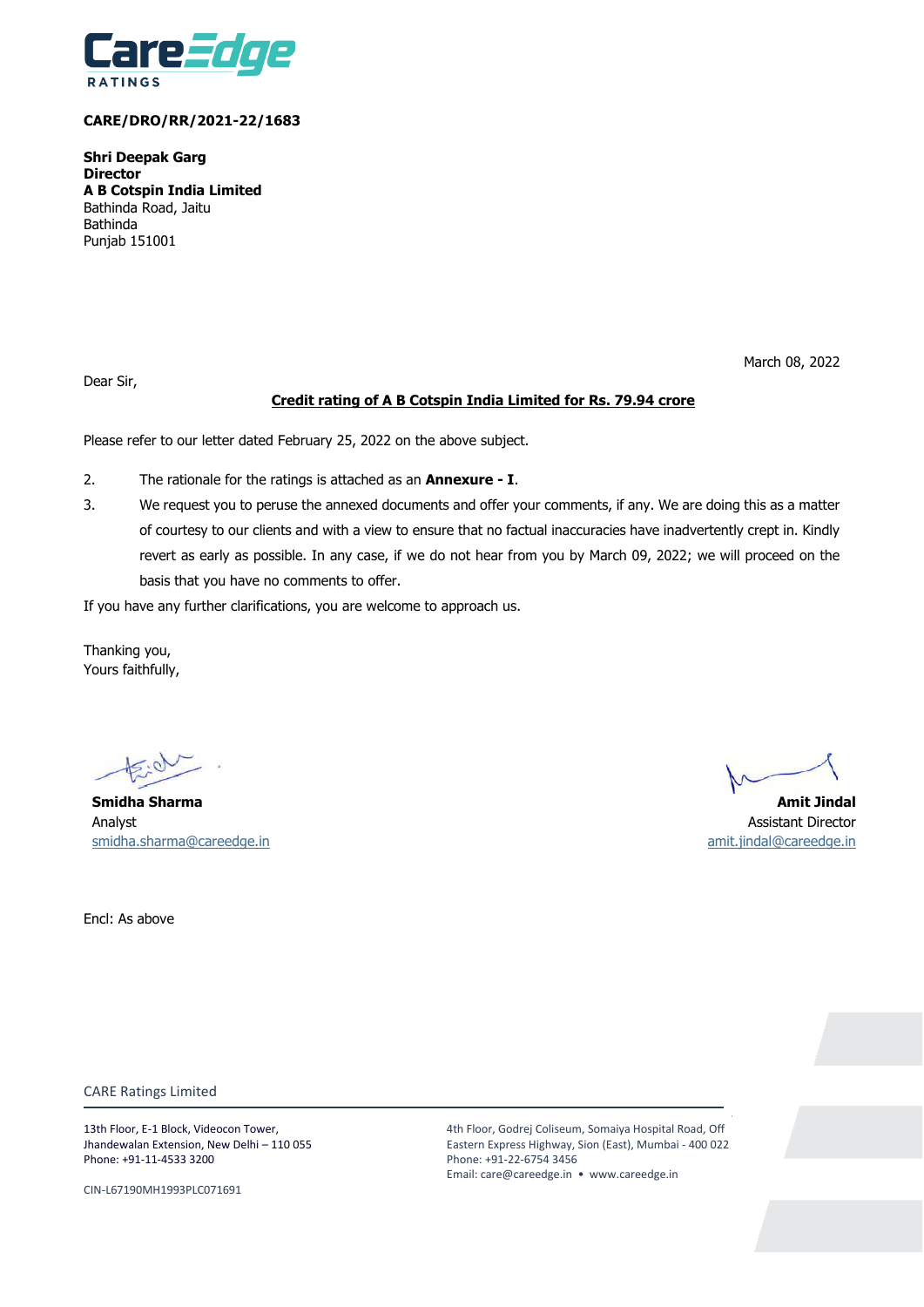# **Rating Rationale**

# **A B Cotspin India Limited**

| Rauny                             |                                                           |                                                            |                                                                      |  |
|-----------------------------------|-----------------------------------------------------------|------------------------------------------------------------|----------------------------------------------------------------------|--|
| <b>Facilities</b>                 | <b>Amount</b><br>(Rs. crore)                              | Rating <sup>1</sup>                                        | <b>Rating Action</b>                                                 |  |
| Long Term Bank Facilities         | 72.94<br>(Enhanced from 31.97)                            | CARE BBB-; Stable<br>(Triple B Minus; Outlook:<br>Stable ) | Revised from CARE BB+;<br>Stable (Double B Plus;<br>Outlook: Stable) |  |
| <b>Short Term Bank Facilities</b> | 7.00                                                      | CARE A3<br>(A Three)                                       | Revised from CARE A4+ (A<br>Four Plus)                               |  |
|                                   | 79.94                                                     |                                                            |                                                                      |  |
| <b>Total Bank Facilities</b>      | (Rs. Seventy-Nine Crore<br>and Ninety-Four Lakhs<br>Only) |                                                            |                                                                      |  |

Details of instruments/facilities in Annexure-1

## **Detailed Rationale & Key Rating Drivers**

The ratings assigned to the bank facilities of A B Cotspin India Limited (ABCIL) have been revised on account of improvement in the scale of operations and profitability margins with the improvement in the demand and prices in the textile industry post initial adverse impact of Covid-19 pandemic, moderate capital structure led by issuance of equity through IPO, and debt coverage indicators along with adequate liquidity position. The rating further derives strength from experienced promoters long track record of operations in the textile industry and its location advantage of being in the textile hub, integrated nature of operations and diversified product profile.

The rating, however, remains constrained due to risk of customer concentration, large capital expenditure project, susceptibility of profitability to volatile raw material prices and regulatory changes along with presence in fragmented and cyclical textile industry.

## **Rating Sensitivities**

**Rating**

## **Positive Factors- Factors that could lead to positive rating action/upgrade**

- Volume driven increase in scale of operations with total operating income (TOI) beyond Rs.250 crore and PBILDT margin over 12% on sustained basis
- Improvement in overall gearing below 1.00x on a sustained basis

### **Negative Factors- Factors that could lead to negative rating action/downgrade**

- Decline in operating profitability with a PBILDT margin of below 5% on a sustained basis or meaningful decline in scale of operations
- Elongation in net operating cycle to more than 120 days on a sustained basis

### **Detailed description of the key rating drivers**

### **Improvement in the scale of operations and profitability margins**

Though operations were disrupted amid COVID pandemic, with improved demand prospects and sales realization in later half of FY21, ABCIL was able to maintain its scale of operations during FY21. As a result, total operating income (TOI) of

<sup>1</sup>Complete definitions of the ratings assigned are available at [www.careedge.in](http://www.careedge.in/) and other CARE Ratings Ltd.'s publications.

CARE Ratings Limited

 $\overline{\phantom{a}}$ 

13th Floor, E-1 Block, Videocon Tower, Jhandewalan Extension, New Delhi – 110 055 Phone: +91-11-4533 3200

4th Floor, Godrej Coliseum, Somaiya Hospital Road, Off Eastern Express Highway, Sion (East), Mumbai - 400 022 Phone: +91-22-6754 3456 Email: care@careedge.in • www.careedge.in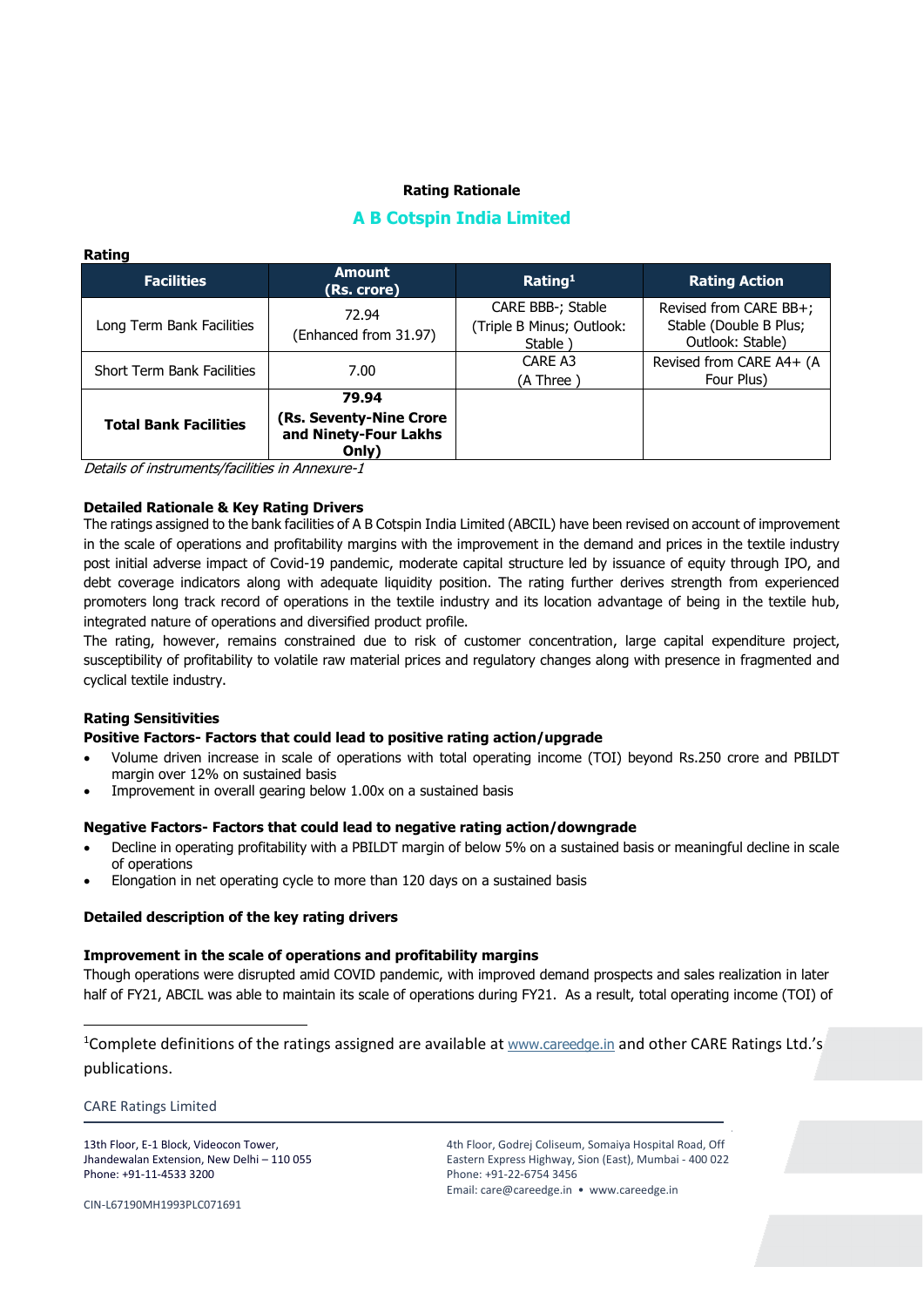the company improved to Rs. 115.57 crore in FY21 against Rs. 94.28 crore during FY20. Further, net worth base has improved and stood Rs.28.32 crore as on March 31, 2021. Also, the company has achieved sale of Rs.118.46 crores during 10MFY22, led by increase in realization of cotton yarn. The improvement was due to increase in the spread between raw cotton and yarn prices and are expected to sustain at this level with sustained scale.

With the improvement in scale of operation the margins have improved with PBILDT margin of 11.66% and PAT margin of 5.68% during 10MFY22 as compared to 8.92% and 3.36% respectively during FY21. The improvement in the margins is on account of recovery in the demand in H2FY21 with higher realization and pent up demand in textile industry resulting into better margins. Apart from this the company has raised equity of Rs.10cr through IPO during Jan, 2022 to meet the working capital requirement and equity contribution towards the ongoing capital expenditure project.

## **Improvement in demand and prices after initial adverse impact of Covid-19 pandemic on textile sector**

Indian cotton yarn prices have surged significantly in the recent months on the back of improving demand from the domestic downstream segments as well as continued healthy export demand. Further, with the closure/ scale-down of some spinning capacities owing to distressed financial position, there is a relatively lower increase in cotton yarn production vis-à-vis demand, creating a shortage situation and hence triggering a surge in cotton yarn prices. Although cotton as well as yarn prices started firming up from September 2020 onwards, increase in yarn prices has been higher than that in cotton prices. Further, demand for textile products which witnessed improvement during H2FY21 has again improved after some moderation due to second wave of Covid-19 pandemic on the back of continued strong export demand, opening of commercial establishments, pent-up demand, festive and wedding seasons, and favorable progress on the vaccination rollout front. Moreover, recovery in demand is expected to be sustainable in near term in anticipation of recovery in domestic demand and continued strong export demand. However, continued demand recovery is contingent upon the extent of impact of third wave of Covid-19 pandemic.

## **Moderate capital structure and debt coverage indicators**

The capital structure of the company remained moderate marked by an overall gearing ratio at 1.06x as on March 31, 2021 (PY: 1.62x as on March 31, 2020). The improvement is mainly on account of improvement in net-worth with lower reliance on external debt. However, with the additional debt of Rs.37cr for ongoing capital expenditure project, the gearing is expected to increase in the future, despite of the equity infusion of Rs.10cr, but still expected to remain comfortable at 1.34x at the end of FY22 (expected).

Further, the coverage indicators marked by interest coverage and total debt to GCA stood moderate in FY21 at 4.85x (PY:3.22x) and 4.52x (PY: 8.19x) respectively on account of improvement in the profitability along with gross cash accruals of the company. Further in 10MFY22, interest coverage and total debt to GCA stood 8.03x and 1.58x respectively.

### **Vast experience of promoters and long track record of operations in textile industry**

ABCIL was established in 1997 and it has established long standing presence in the textile industry which has led to established relationships with the customers as-well-as suppliers. The company is currently being managed by Mr. Deepak Garg, a Managing Director of the company, who has an industrial experience of more than two decades. Further, Mr. Manohar Lal, who is a whole-time director of the company, possess vast experience of around three decades in cotton industry and Mr. Ramesh Kumar, a non-executive director, hold an experience of a decade in cotton industry. The directors are actively involved in the day-to-day operations of the company and are ably supported by a qualified management team.

#### **Location advantage of being in the textile hub**

The company operates from its manufacturing unit in Bathinda, Punjab. The company sells its products directly to textile units located primarily in Punjab and Haryana. Both these states are well established textile hubs with presence of a large number of spinning and garmenting units. The company therefore benefits from the location advantage in terms of easy accessibility and close proximity to a large customer base. Further, the company is operating in a cotton cultivation belt which leads to easy and ample availability of raw materials as well as lower freight costs.

### **Integrated nature of operations and diversified product profile**

ABCIL is engaged in the business of cotton ginning and manufacturing of cotton yarn and fabrics. It has a ginning capacity of 8500 Metric Ton Per Annum (MTPA) which meets full requirement of spinning unit which has an installed capacity of

#### CARE Ratings Limited

13th Floor, E-1 Block, Videocon Tower, Jhandewalan Extension, New Delhi – 110 055 Phone: +91-11-4533 3200

4th Floor, Godrej Coliseum, Somaiya Hospital Road, Off Eastern Express Highway, Sion (East), Mumbai - 400 022 Phone: +91-22-6754 3456 Email: care@careedge.in • www.careedge.in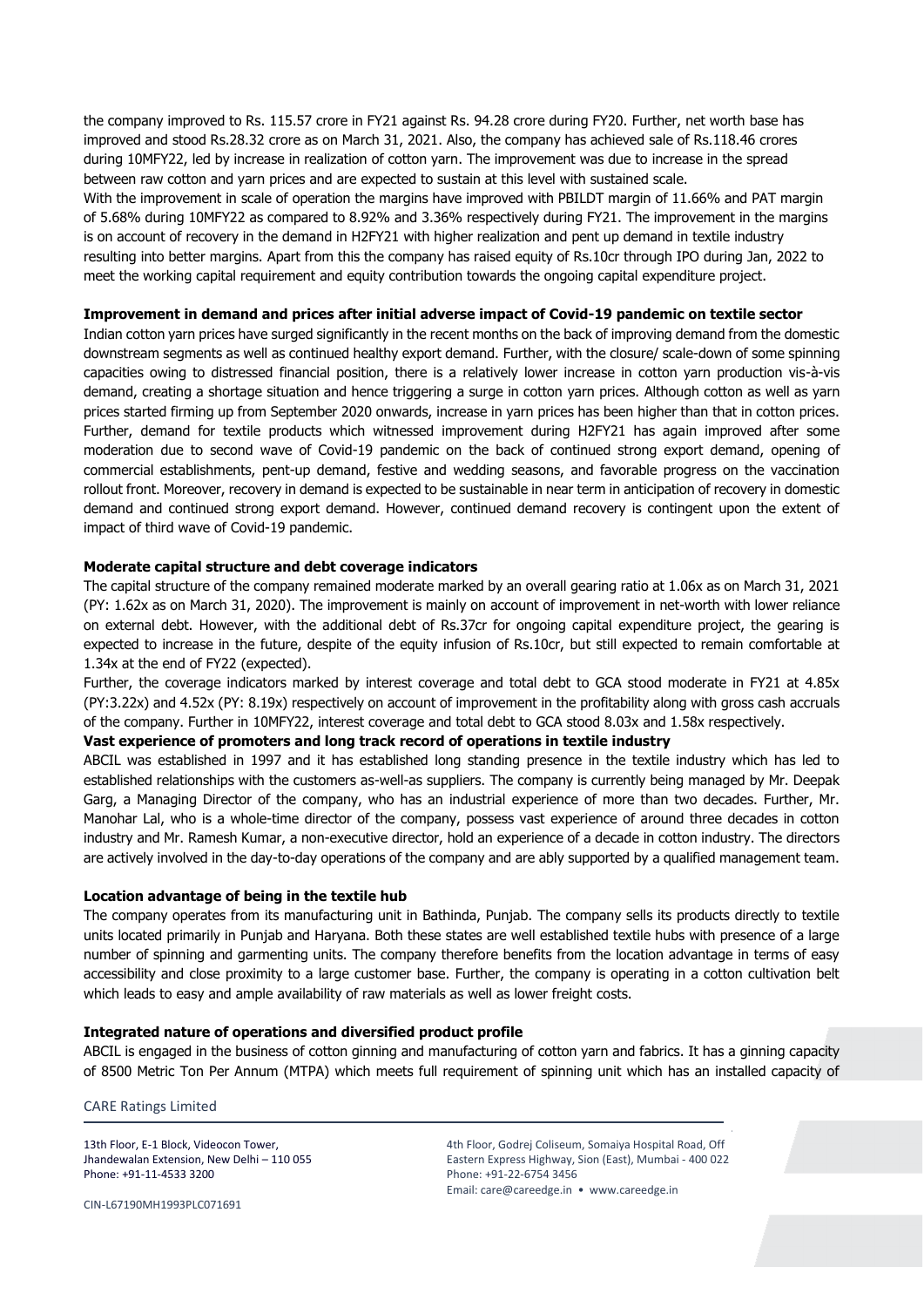4,290 MTPA. Further, the requirement of yarn of knitted fabric manufacturing unit is met in house. The spinning capacity was utilized around 70-80% during the last three years ended FY21. The company also engages in extraction of oil and production of cakes from cotton seeds (by product of the ginning process). Hence, the product profile of the company is diverse which comprises ginned cotton, cotton seeds, cotton seed oil, cotton yarn and knitted cotton cloth. The yarn is further manufactured in various types including 100% cotton yarn of counts 20-30s, double yarn of counts 20-30s, slub yarn etc. The company also produces varies type of knitted fabric which includes combed, carded, slub fabric. The company generates revenue of around 60-75% from cotton yarn, around 5-10% from cotton seed cake and balance from other products.

The operations of the company were disrupted during the period of Q1FY22 due to Covid-19. However, the company has witnessed an improvement in its sales post July 2021 on the back of gradual improvement of the demand in textile industry. The diversity in product profile and integrated nature of business provides cushion to withstand any volatility in business environment.

## **Customer concentration risk**

The company is exposed to the customer concentration risk as the top five customers contribute around 55-70% of total sales during the last three years ended FY21. Further, the company doesn't have any short term/long term contract with their customers and hence, any change in procurement policy or any deterioration in the financial profile of any of these customers may adversely impact the business of the company.

## **Susceptibility of profitability to volatile raw material prices and regulatory changes**

ABCIL's profitability is susceptible to the movement in the prices of raw cotton which is the key raw material for production of cotton yarn. The prices of raw cotton are volatile in nature and depend upon factors such as area under production, yield, vagaries of monsoon, international demand supply scenario, inventory carry forward from the previous year and export quota along with minimum support price (MSP) decided by the government. Prices of raw cotton have been volatile over last couple of years, which translates into risk of inventory losses for the industry players. Furthermore, the textile industry also witnesses regulatory risks such as change in domestic and international government policies related to subsidies or imports / exports tariffs, which also affects the industry players across the value chain.

# **Presence in fragmented and cyclical textile industry**

The textile industry in India is highly fragmented and dominated by a large number of medium and small-scale unorganized players leading to high competition in the industry. Furthermore, textile is a cyclical industry and closely follows the macroeconomic business cycles. The prices of raw materials and finished goods are also determined by global demand supply scenario. Hence, any shift in macroeconomic environment globally would have an impact on the domestic textile industry. Also, there is stiff competition from Bangladesh, Vietnam and Pakistan in terms of cotton exports. Exports of Indian cotton yarn to the European Union (EU) and China declined in the past years as the market share of Indian spinners has been taken over by Vietnam, as the nation enjoys duty-free access to the Chinese market. Hence, the domestic and export demand for yarn and textile remains crucial for the yarn manufacturers.

## **Debt funded capital expenditure**

ABCIL is presently expanding its spinning unit by increasing capacity from 18000 spindles to 36000 spindles. The aggregate capex of Rs.60 crores is being funded by a term loan of Rs.37 crores and balance by unsecured loans & internal accruals. The financial closure has been achieved and out of the sanctioned limit of Rs.37 crores, only Rs 3 crores has been disbursed as on Jan 31, 2021. Further, the company has incurred  $\sim$ Rs.12 crore on this project as on Dec 31, 2021 funded through debt of Rs.3cr and remaining through internal accruals. The company is maintaining enough liquidity to meet the equity requirement for the project as it has free cash balance of Rs.3.28 crores as on January 31, 2022 and its credit lines of Rs.21 crores are completely unutilized as on February 17, 2022.

## **Liquidity: Adequate**

ABCIL's liquidity remained adequate marked by sufficient cushion in accruals of Rs.10.82 crore in FY22 vis-à-vis repayment obligations of Rs.4.06 crores and moderate working capital utilization.

## CARE Ratings Limited

13th Floor, E-1 Block, Videocon Tower, Jhandewalan Extension, New Delhi – 110 055 Phone: +91-11-4533 3200

CIN-L67190MH1993PLC071691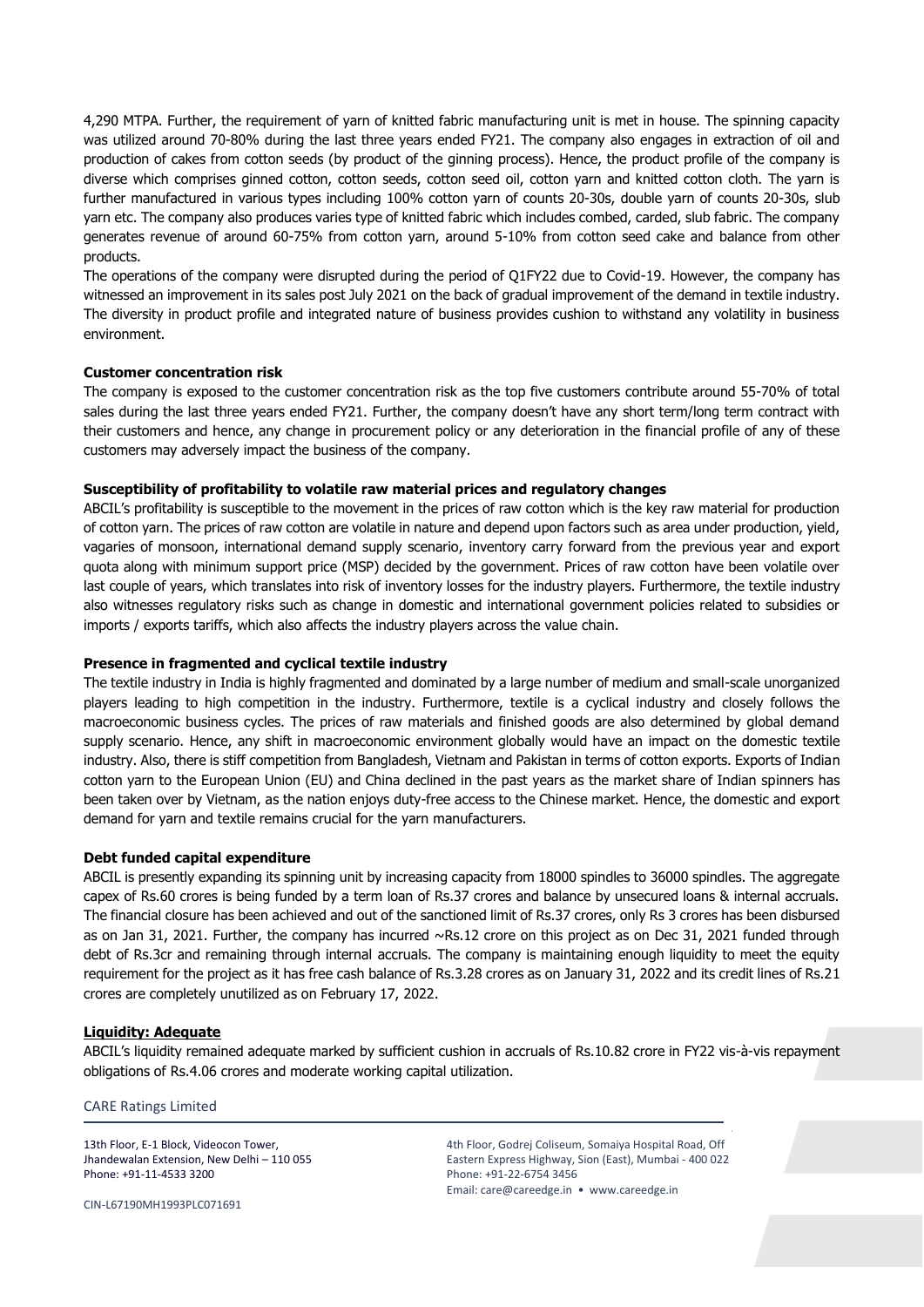However, the operating cycle remained elongated at 100 days during FY21 primarily on account of inventory period. The company maintains high raw material inventory i.e. around 60-80 days owing to the seasonal nature of it and to ensure smooth production whereas it holds low level of finished goods inventory i.e. around 20 days due to order -based nature of sales. Overall, this results into inventory holding period of around 75-80 days (average inventory holding period of 81 days in FY21). The company receives the limited credit period of around 6 days from its suppliers. The collection period improved on account of timely receipt of payment from its customers and stood 25 days in FY21.

During the first half of FY22, the working capital limits were almost fully utilized, however post Sep'21 due to liquidation of inventory, liquidity from equity and internal accruals, the utilization has fallen below 10% since Oct'21 and presently the limits are completely unutilized. ABCIL got a sanction of working capital term loan of Rs.4.18 crore under Guaranteed Emergency Credit Line (GECL) scheme and has proposed GECL of Rs.2.09 cr which will support its liquidity. Further free cash and bank balance stood Rs.3.28 crores and free FDR of Rs.5.54 crores as on Jan 31, 2022.

# **Analytical Approach:**

Standalone.

# **Applicable Criteria**

[Policy on default recognition](https://www.careratings.com/pdf/resources/CARE) Financial Ratios – [Non financial Sector](https://www.careratings.com/pdf/resources/Financial%20ratios%20-%20Non%20Financial%20Sector_March2021.pdf) [Liquidity Analysis of Non-financial sector entities](https://www.careratings.com/pdf/resources/Liquidity%20Analysis%20of%20Non%20-%20Financial%20Sector%20entities_May2020.pdf) [Rating Outlook and Credit Watch](https://www.careratings.com/pdf/resources/Rating%20Outlook%20and%20credit%20watch_May2020.pdf) [Short Term Instruments](https://www.careratings.com/upload/NewsFiles/GetRated/Short%20Term%20Instruments%20_February2021.pdf) [Cotton Textile](https://www.careratings.com/upload/NewsFiles/GetRated/Cotton_Methodology_November2020.pdf) [Manufacturing Companies](https://www.careratings.com/upload/NewsFiles/GetRated/Rating%20Methodology-Manufacturing%20Companies_December2020.pdf)

# **About the Company**

A B Cotspin India Limited (ABCIL) was initially incorporated as Ganga Cotex Limited in 1997 and was engaged in the business of cotton ginning and extraction of cotton seed oil. The company was subsequently reconstituted under its current name in 2010. The company commenced cotton spinning operations in the year 2011 while it started manufacturing cotton fabrics in 2014.

ABCIL operates from a single integrated manufacturing facility in Bathinda, Punjab at an installed capacity of 8500 Metric Ton Per Annum (MTPA) of cotton, 4,290 MTPA of yarn, 441 MTPA of fabric and around 500 qts/day of crushing the seed of which it gets 9%-10% of oil in crushing, as on March 31, 2021.

CARE Ratings Limited

13th Floor, E-1 Block, Videocon Tower, Jhandewalan Extension, New Delhi – 110 055 Phone: +91-11-4533 3200

CIN-L67190MH1993PLC071691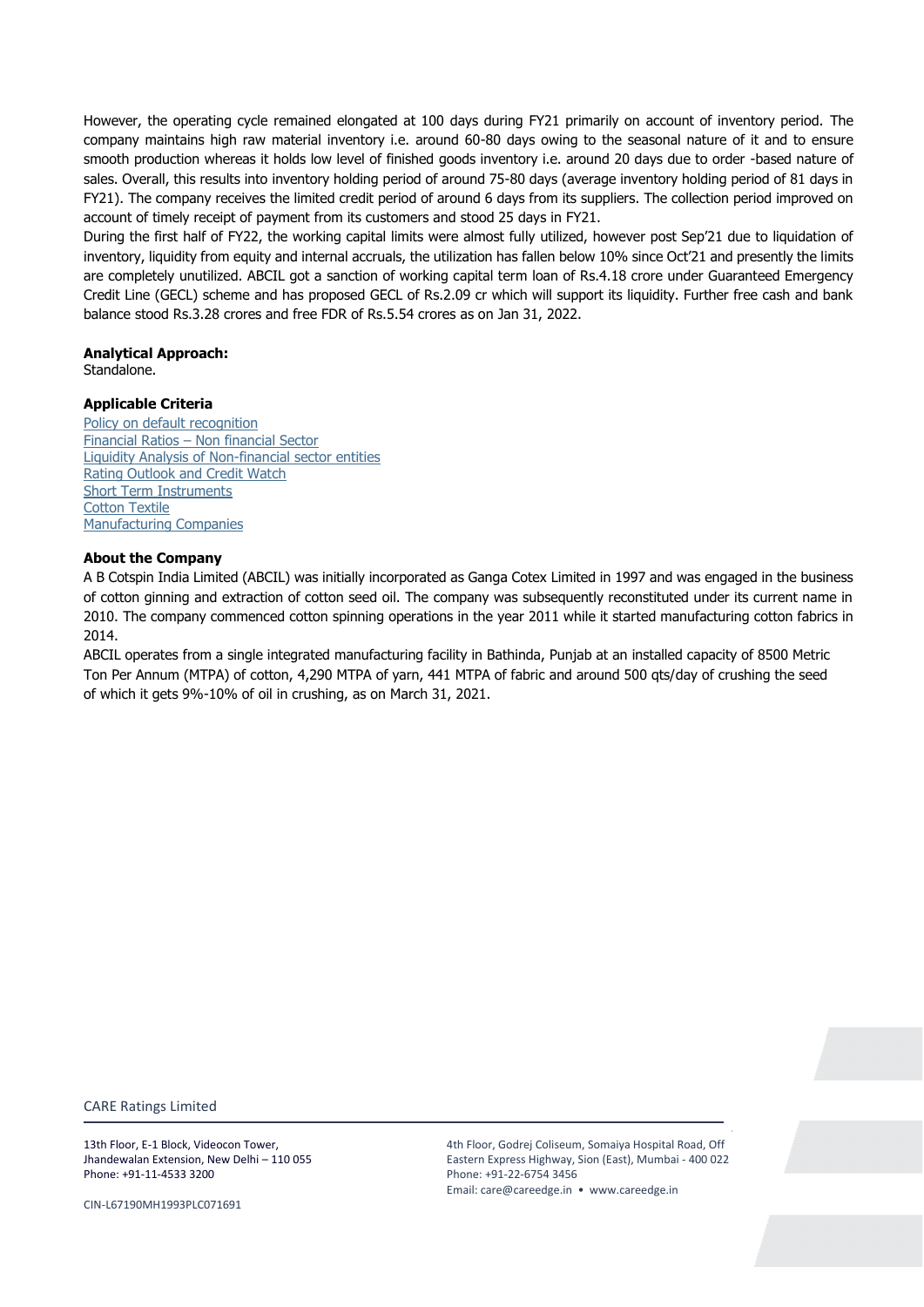# **Financial Performance:**

| 2021<br>2019<br>2020<br>*For the Period Ended / as at March 31,<br>(12m, A)<br>(12m, A)<br>(12m, A)<br>120.82<br>93.82<br>114.73<br>121.05<br>94.28<br>115.57<br>7.76<br>5.86<br>10.31<br>2.89<br>1.82<br>2.15<br>3.16<br>2.82<br>2.71<br>1.72<br>1.20<br>5.48<br>1.42<br>0.85<br>3.88<br>4.51<br>3.56<br>6.63<br>2.67<br>2.67<br>2.67<br>17.96<br>18.13<br>28.32<br>51.88<br>47.89<br>59.56<br>$-0.22$<br>$-22.12$<br>22.58<br>25.02<br>$-40.14$<br>355.02<br>6.41<br>6.21<br>8.92<br>1.18<br>3.36<br>0.90<br>8.34<br>6.01<br>14.15<br>0.85<br>0.38<br>0.51<br>1.62<br>1.87<br>1.06<br>2.69<br>3.22<br>4.85<br>3.40<br>2.57<br>1.63<br>7.52<br>8.19<br>4.52<br>1.40<br>1.11<br>1.40<br>0.52<br>0.40<br>0.35<br>25<br>35<br>25<br>76<br>78<br>81<br>9<br>9<br>6<br>92<br>104<br>100 | (Rs. Crore)                               |  |  |  |  |  |
|-------------------------------------------------------------------------------------------------------------------------------------------------------------------------------------------------------------------------------------------------------------------------------------------------------------------------------------------------------------------------------------------------------------------------------------------------------------------------------------------------------------------------------------------------------------------------------------------------------------------------------------------------------------------------------------------------------------------------------------------------------------------------------------|-------------------------------------------|--|--|--|--|--|
|                                                                                                                                                                                                                                                                                                                                                                                                                                                                                                                                                                                                                                                                                                                                                                                     |                                           |  |  |  |  |  |
|                                                                                                                                                                                                                                                                                                                                                                                                                                                                                                                                                                                                                                                                                                                                                                                     |                                           |  |  |  |  |  |
|                                                                                                                                                                                                                                                                                                                                                                                                                                                                                                                                                                                                                                                                                                                                                                                     | <b>Working Results</b>                    |  |  |  |  |  |
|                                                                                                                                                                                                                                                                                                                                                                                                                                                                                                                                                                                                                                                                                                                                                                                     | <b>Net Sales</b>                          |  |  |  |  |  |
|                                                                                                                                                                                                                                                                                                                                                                                                                                                                                                                                                                                                                                                                                                                                                                                     | <b>Total Operating Income</b>             |  |  |  |  |  |
|                                                                                                                                                                                                                                                                                                                                                                                                                                                                                                                                                                                                                                                                                                                                                                                     | PBILDT                                    |  |  |  |  |  |
|                                                                                                                                                                                                                                                                                                                                                                                                                                                                                                                                                                                                                                                                                                                                                                                     | Interest                                  |  |  |  |  |  |
|                                                                                                                                                                                                                                                                                                                                                                                                                                                                                                                                                                                                                                                                                                                                                                                     | Depreciation                              |  |  |  |  |  |
|                                                                                                                                                                                                                                                                                                                                                                                                                                                                                                                                                                                                                                                                                                                                                                                     | PBT                                       |  |  |  |  |  |
|                                                                                                                                                                                                                                                                                                                                                                                                                                                                                                                                                                                                                                                                                                                                                                                     | PAT                                       |  |  |  |  |  |
|                                                                                                                                                                                                                                                                                                                                                                                                                                                                                                                                                                                                                                                                                                                                                                                     | <b>Gross Cash Accruals</b>                |  |  |  |  |  |
|                                                                                                                                                                                                                                                                                                                                                                                                                                                                                                                                                                                                                                                                                                                                                                                     | <b>Financial Position</b>                 |  |  |  |  |  |
|                                                                                                                                                                                                                                                                                                                                                                                                                                                                                                                                                                                                                                                                                                                                                                                     | <b>Equity Capital</b>                     |  |  |  |  |  |
|                                                                                                                                                                                                                                                                                                                                                                                                                                                                                                                                                                                                                                                                                                                                                                                     | Net-Worth                                 |  |  |  |  |  |
|                                                                                                                                                                                                                                                                                                                                                                                                                                                                                                                                                                                                                                                                                                                                                                                     | <b>Total Capital Employed</b>             |  |  |  |  |  |
|                                                                                                                                                                                                                                                                                                                                                                                                                                                                                                                                                                                                                                                                                                                                                                                     | <b>Key Ratios</b>                         |  |  |  |  |  |
|                                                                                                                                                                                                                                                                                                                                                                                                                                                                                                                                                                                                                                                                                                                                                                                     | Growth                                    |  |  |  |  |  |
|                                                                                                                                                                                                                                                                                                                                                                                                                                                                                                                                                                                                                                                                                                                                                                                     | Growth in Total Income (%)                |  |  |  |  |  |
|                                                                                                                                                                                                                                                                                                                                                                                                                                                                                                                                                                                                                                                                                                                                                                                     | Growth in PAT (after deferred tax) (%)    |  |  |  |  |  |
|                                                                                                                                                                                                                                                                                                                                                                                                                                                                                                                                                                                                                                                                                                                                                                                     | Profitability                             |  |  |  |  |  |
|                                                                                                                                                                                                                                                                                                                                                                                                                                                                                                                                                                                                                                                                                                                                                                                     | PBILDT/Total Op. Income (%)               |  |  |  |  |  |
|                                                                                                                                                                                                                                                                                                                                                                                                                                                                                                                                                                                                                                                                                                                                                                                     | PAT (after deferred tax)/Total Income (%) |  |  |  |  |  |
|                                                                                                                                                                                                                                                                                                                                                                                                                                                                                                                                                                                                                                                                                                                                                                                     | ROCE (%)                                  |  |  |  |  |  |
|                                                                                                                                                                                                                                                                                                                                                                                                                                                                                                                                                                                                                                                                                                                                                                                     | Solvency                                  |  |  |  |  |  |
|                                                                                                                                                                                                                                                                                                                                                                                                                                                                                                                                                                                                                                                                                                                                                                                     | Debt Equity Ratio (times)                 |  |  |  |  |  |
|                                                                                                                                                                                                                                                                                                                                                                                                                                                                                                                                                                                                                                                                                                                                                                                     | <b>Overall Gearing Ratio (times)</b>      |  |  |  |  |  |
|                                                                                                                                                                                                                                                                                                                                                                                                                                                                                                                                                                                                                                                                                                                                                                                     | Interest Coverage (times)                 |  |  |  |  |  |
|                                                                                                                                                                                                                                                                                                                                                                                                                                                                                                                                                                                                                                                                                                                                                                                     | Term Debt/Gross Cash Accruals             |  |  |  |  |  |
|                                                                                                                                                                                                                                                                                                                                                                                                                                                                                                                                                                                                                                                                                                                                                                                     | <b>Total Debt/Gross Cash Accruals</b>     |  |  |  |  |  |
|                                                                                                                                                                                                                                                                                                                                                                                                                                                                                                                                                                                                                                                                                                                                                                                     | Liquidity                                 |  |  |  |  |  |
|                                                                                                                                                                                                                                                                                                                                                                                                                                                                                                                                                                                                                                                                                                                                                                                     | Current Ratio (times)                     |  |  |  |  |  |
|                                                                                                                                                                                                                                                                                                                                                                                                                                                                                                                                                                                                                                                                                                                                                                                     | Quick Ratio (times)                       |  |  |  |  |  |
|                                                                                                                                                                                                                                                                                                                                                                                                                                                                                                                                                                                                                                                                                                                                                                                     | Turnover                                  |  |  |  |  |  |
|                                                                                                                                                                                                                                                                                                                                                                                                                                                                                                                                                                                                                                                                                                                                                                                     | <b>Average Collection Period (days)</b>   |  |  |  |  |  |
|                                                                                                                                                                                                                                                                                                                                                                                                                                                                                                                                                                                                                                                                                                                                                                                     | Average Inventory Period (days)           |  |  |  |  |  |
|                                                                                                                                                                                                                                                                                                                                                                                                                                                                                                                                                                                                                                                                                                                                                                                     | Average Creditors Period (days)           |  |  |  |  |  |
|                                                                                                                                                                                                                                                                                                                                                                                                                                                                                                                                                                                                                                                                                                                                                                                     | Operating Cycle (days)                    |  |  |  |  |  |

A: Audited

**Status of non-cooperation with previous CRA:** BWR Ratings has conducted the review and has maintained A B Cotspin India Limited as "Not Cooperating" vide its press release dated April 29, 2021

# **Any other information:** Not Applicable

**Rating History (Last three years):** Please refer Annexure-2

**Details of rated facilities:** Please refer Annexure-3

**Complexity level of various instruments rated for this company :** Annexure 4

**Covenants of rated instrument / facility:** Detailed explanation of covenants of the rated instruments/facilities is given in Annexure-6

CARE Ratings Limited

13th Floor, E-1 Block, Videocon Tower, Jhandewalan Extension, New Delhi – 110 055 Phone: +91-11-4533 3200

4th Floor, Godrej Coliseum, Somaiya Hospital Road, Off Eastern Express Highway, Sion (East), Mumbai - 400 022 Phone: +91-22-6754 3456 Email: care@careedge.in • www.careedge.in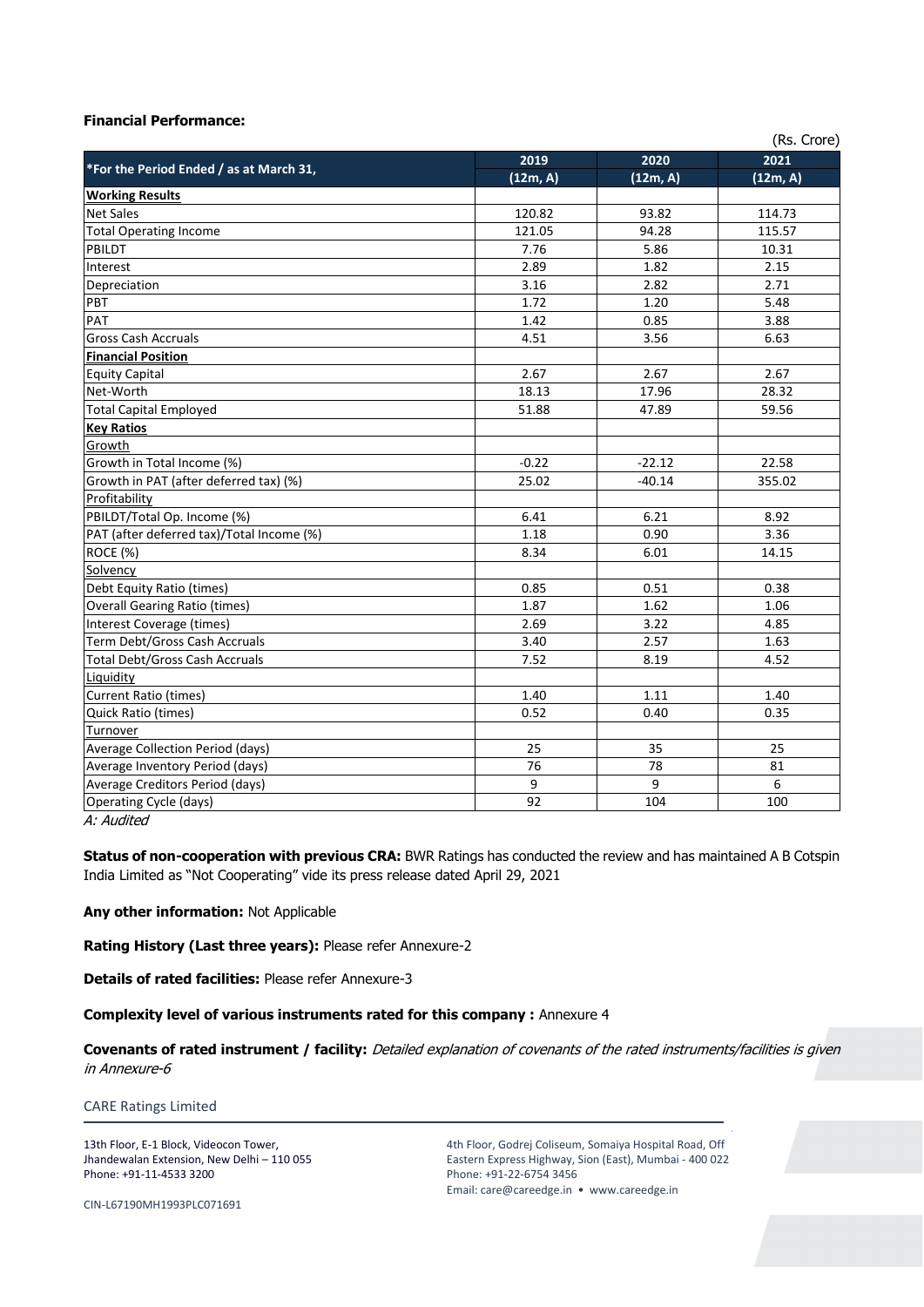# **Annexure-1: Details of Instruments / Facilities**

| Name of the<br><b>Instrument</b>                  | <b>ISIN</b> | Date of<br><b>Issuance</b> | <b>Coupon</b><br>Rate    | <b>Maturity</b><br><b>Date</b> | Size of the<br><b>Issue</b><br>(Rs. crore) | <b>Rating assigned along</b><br>with Rating Outlook |
|---------------------------------------------------|-------------|----------------------------|--------------------------|--------------------------------|--------------------------------------------|-----------------------------------------------------|
| Fund-based - LT-<br><b>Working Capital Limits</b> |             | $\overline{\phantom{0}}$   | $\overline{\phantom{0}}$ | $\overline{\phantom{0}}$       | 26.50                                      | CARE BBB-; Stable                                   |
| Fund-based - ST-<br><b>Working Capital Limits</b> |             |                            | $\overline{\phantom{a}}$ | $\overline{\phantom{0}}$       | 7.00                                       | CARE A3                                             |
| Fund-based - LT-Term<br>Loan                      |             | $\overline{\phantom{0}}$   | $\overline{\phantom{0}}$ | October<br>2031                | 46.44                                      | <b>CARE BBB-: Stable</b>                            |

**Annexure-2: Rating History of last three years**

|                  |                                                             | <b>Current Ratings</b> |                                                        |                                       | <b>Rating history</b>                                           |                                                                 |                                                                                                 |                                                                 |
|------------------|-------------------------------------------------------------|------------------------|--------------------------------------------------------|---------------------------------------|-----------------------------------------------------------------|-----------------------------------------------------------------|-------------------------------------------------------------------------------------------------|-----------------------------------------------------------------|
| Sr.<br><b>No</b> | <b>Name of the</b><br><b>Instrument/Ban</b><br>k Facilities | <b>Typ</b><br>e        | <b>Amount</b><br><b>Outstandin</b><br>g (Rs.<br>crore) | <b>Ratin</b><br>g                     | Date(s)<br>&<br><b>Rating(s</b><br>assigned<br>in 2021-<br>2022 | Date(s)<br>&<br><b>Rating(s</b><br>assigned<br>in 2020-<br>2021 | Date( $s$ ) &<br>Rating(s)<br>assigned in<br>2019-2020                                          | Date(s)<br>&<br><b>Rating(s</b><br>assigned<br>in 2018-<br>2019 |
| $\mathbf{1}$     | Fund-based - LT-<br><b>Working Capital</b><br>Limits        | LT.                    | 26.50                                                  | <b>CARE</b><br>BBB-;<br>Stable        | $\overline{\phantom{a}}$                                        | 1)CARE<br>BB+;<br>Stable<br>(25-Mar-<br>21)                     | $1)$ CARE BB+;<br>Stable; ISSUER<br><b>NOT</b><br><b>COOPERATING</b><br>$\ast$<br>(16-Jan-20)   | 1)CARE<br>BB+;<br>Stable<br>$(07-Sep-$<br>18)                   |
| 2                | Fund-based - ST-<br><b>Working Capital</b><br>Limits        | <b>ST</b>              | 7.00                                                   | <b>CARE</b><br>A3                     |                                                                 | 1)CARE<br>$A4+$<br>(25-Mar-<br>21)                              | 1) CARE $A4+$ ;<br><b>ISSUER NOT</b><br><b>COOPERATING</b><br>$\ast$<br>$(16 - Jan - 20)$       | 1)CARE<br>$A4+$<br>$(07-Sep-$<br>18)                            |
| 3                | Fund-based - LT-<br>Term Loan                               | LT                     | 46.44                                                  | <b>CARE</b><br>BBB-;<br><b>Stable</b> |                                                                 | 1)CARE<br>BB+;<br>Stable<br>(25-Mar-<br>21)                     | $1)$ CARE BB+;<br>Stable; ISSUER<br><b>NOT</b><br><b>COOPERATING</b><br>$\ast$<br>$(16-Jan-20)$ | 1)CARE<br>$BB+;$<br>Stable<br>$(07-Sep-$<br>18)                 |

\* Long Term / Short Term

# **Annexure-3: Details of Rated Facilities**

# **1. Long Term Facilities**

# **1.A. Term Loans**

| Sr.<br>No. | Name of Bank / Lender | <b>Rated</b><br><b>Amount</b><br>(Rs. crore) | <b>Debt Repayment Terms</b>                                                                        |
|------------|-----------------------|----------------------------------------------|----------------------------------------------------------------------------------------------------|
|            | HDFC Bank Ltd.        |                                              | 37.00 Repayable in 120 installments starting from November 07,<br>2021 and ending October 07, 2031 |
|            | HDFC Bank Ltd.        |                                              | 3.81 72 monthly instalments starting from February 07, 2021                                        |

# CARE Ratings Limited

13th Floor, E-1 Block, Videocon Tower, Jhandewalan Extension, New Delhi – 110 055 Phone: +91-11-4533 3200

4th Floor, Godrej Coliseum, Somaiya Hospital Road, Off Eastern Express Highway, Sion (East), Mumbai - 400 022 Phone: +91-22-6754 3456 Email: care@careedge.in • www.careedge.in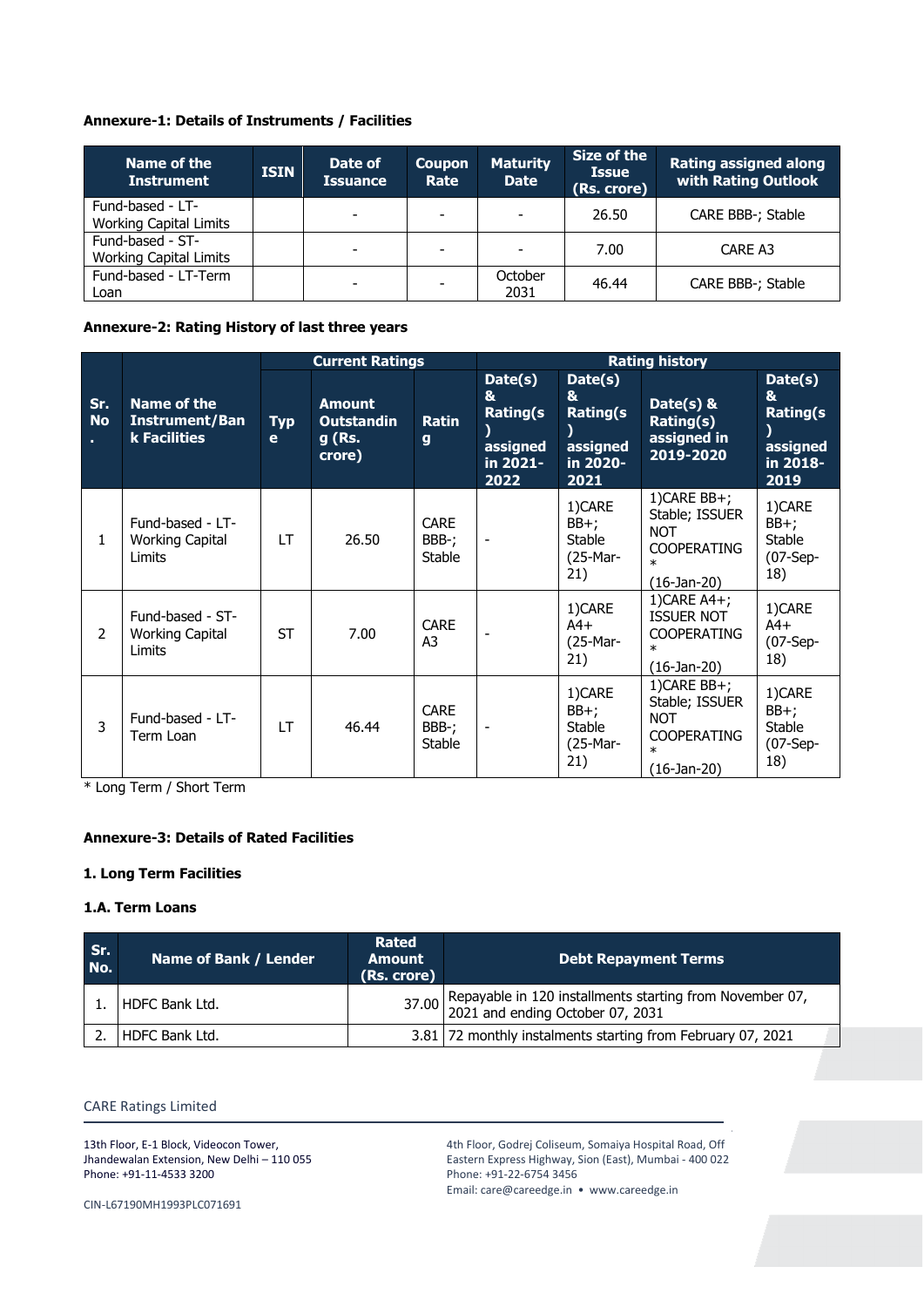| Sr.<br>No. | Name of Bank / Lender | <b>Rated</b><br><b>Amount</b><br>(Rs. crore) | <b>Debt Repayment Terms</b>                                                                                                                                              |
|------------|-----------------------|----------------------------------------------|--------------------------------------------------------------------------------------------------------------------------------------------------------------------------|
|            | HDFC Bank Ltd.        |                                              | 48 equal monthly installments of Rs.12.98 lakh starting from<br>3.54 August 07, 2020 (Working Capital Term Loan under<br>Guaranteed Emergency Credit Line (GECL) scheme) |
|            | HDFC Bank Ltd.        |                                              | 2.09 GECL-Repayable in 60 instalments (Proposed)                                                                                                                         |
|            | <b>Total</b>          | 46.44                                        |                                                                                                                                                                          |

Outstanding as on January 31, 2022

# **1.B. Fund Based Limits**

| Sr.<br>No. | Name of Bank / Lender | <b>Rated</b><br><b>Amount</b><br>(Rs. crore) | <b>Remarks</b>      |
|------------|-----------------------|----------------------------------------------|---------------------|
|            | HDFC Bank Ltd.        |                                              | 21.00   Cash Credit |
|            | HDFC Bank Ltd.        |                                              | 5.50   Proposed     |
|            | Total                 | 26.50                                        |                     |

## **Total Long Term Facilities : Rs.72.94 crore**

# **2. Short Term Facilities**

## **2.A. Fund Based Limits**

| Sr.<br>No. | Name of Bank / Lender | Rated<br><b>Amount</b><br>(Rs. crore) | <b>Remarks</b>                       |
|------------|-----------------------|---------------------------------------|--------------------------------------|
|            | HDFC Bank Ltd.        |                                       | 7.00   Cash Credit-Warehouse Receipt |
|            | <b>Total</b>          | 7.00                                  |                                      |

## **Total Short Term Facilities : Rs.7.00 crore**

## **Total Facilities (1.A+1.B+2.A) : Rs.79.94 crore**

# **Annexure 4: Complexity level of various instruments rated for this company**

| Sr. No | Name of instrument                     | <b>Complexity level</b> |
|--------|----------------------------------------|-------------------------|
|        | Fund-based - LT-Term Loan              | Simple                  |
|        | Fund-based - LT-Working Capital Limits | Simple                  |
|        | Fund-based - ST-Working Capital Limits | Simple                  |

# **Annexure 5: Bank Lender Details for this Company**

To view the lender wise details of bank facilities please **[click here](https://www.careratings.com/Bankdetails.aspx?Id=29Cayj6nk29tPL3yG/qZaQ==)**

**Note on complexity levels of the rated instrument:** CARE Ratings Ltd. has classified instruments rated by it on the basis of complexity. Investors/market intermediaries/regulators or others are welcome to write to **[care@careedge.in](mailto:care@careedge.in)** for any clarifications.

**Annexure-6: Detailed explanation of covenants of the rated Instrument:** Not Applicable

CARE Ratings Limited

13th Floor, E-1 Block, Videocon Tower, Jhandewalan Extension, New Delhi – 110 055 Phone: +91-11-4533 3200

4th Floor, Godrej Coliseum, Somaiya Hospital Road, Off Eastern Express Highway, Sion (East), Mumbai - 400 022 Phone: +91-22-6754 3456 Email: care@careedge.in • www.careedge.in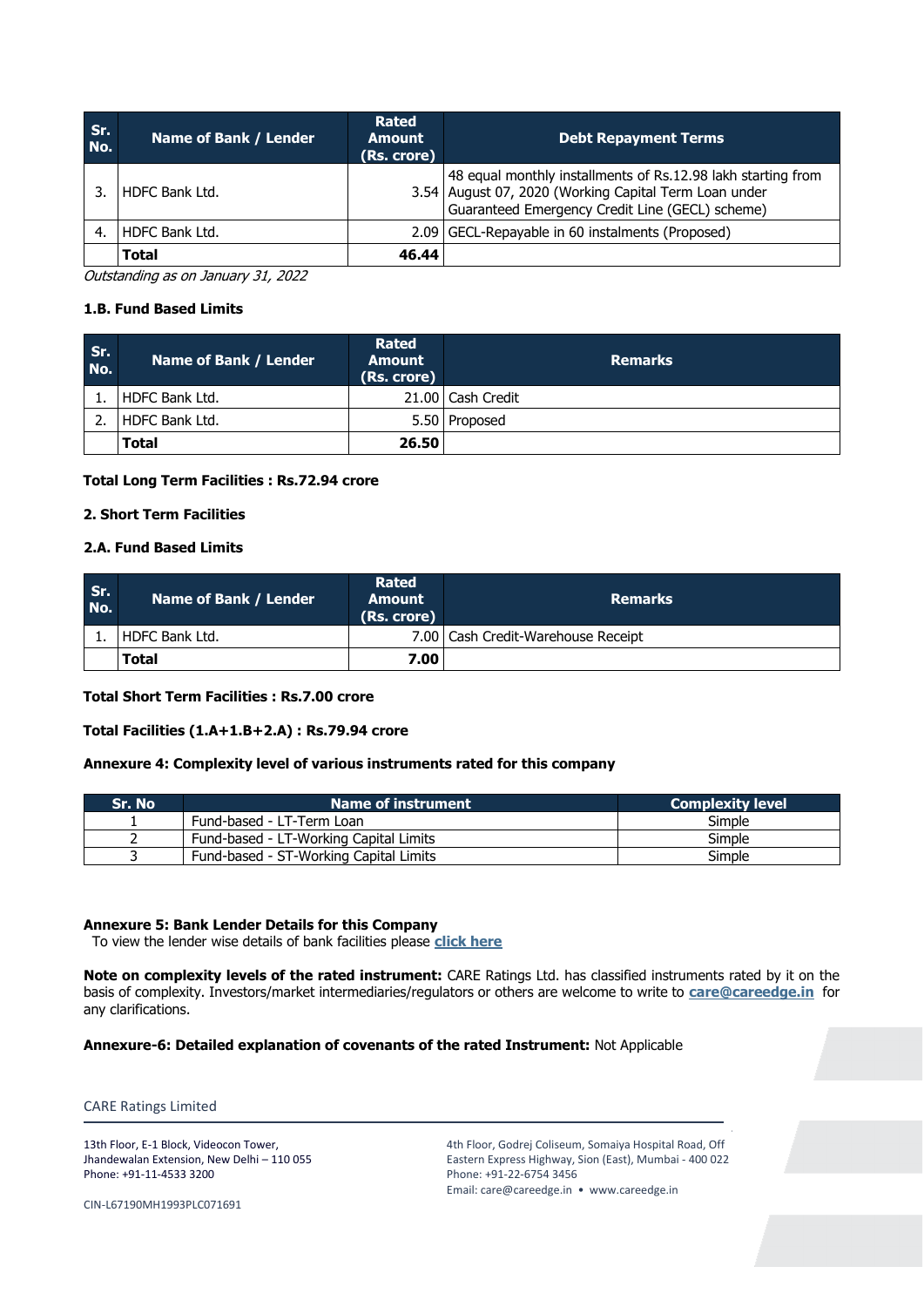**Contact us**

## **Media Contact**

Name – Mr. Mradul Mishra Contact no. - +91-22-6754 3596 Email ID - [mradul.mishra@careedge.in](mailto:mradul.mishra@careedge.in)

## **Analyst Contact**

Group Head Name – Mr. Amit Jindal Group Head Contact no.- +91- 11-4533 3242 Group Head Email ID - [amit.jindal@careedge.in](mailto:amit.jindal@careedge.in)

## **Relationship Contact**

Name - Ms. Swati Agrawal Contact no. -+91-11-4533 3200 Email ID [-swati.agrawal@careedge.in](mailto:swati.agrawal@careedge.in)

## **(This follows our brief rationale for the entity published on March 03, 2022)**

### **About CARE Ratings Limited:**

Established in 1993, CARE Ratings Ltd. is one of the leading credit rating agencies in India. Registered under the Securities and Exchange Board of India (SEBI), it has also been acknowledged as an External Credit Assessment Institution (ECAI) by the Reserve Bank of India (RBI). With an equitable position in the Indian capital market, CARE Ratings Limited provides a wide array of credit rating services that help corporates to raise capital and enable investors to make informed decisions backed by knowledge and assessment provided by the company.

With an established track record of rating companies over almost three decades, we follow a robust and transparent rating process that leverages our domain and analytical expertise backed by the methodologies congruent with the international best practices. CARE Ratings Limited has had a pivotal role to play in developing bank debt and capital market instruments including CPs, corporate bonds and debentures, and structured credit.

#### Disclaimer

The ratings issued by CARE Ratings Limited are opinions on the likelihood of timely payment of the obligations under the rated instrument and are not recommendations to sanction, renew, disburse or recall the concerned bank facilities or to buy, sell or hold any security. These ratings do not convey suitability or price for the investor. The agency does not constitute an audit on the rated entity. CARE Ratings Limited has based its ratings/outlooks based on information obtained from reliable and credible sources. CARE Ratings Limited does not, however, guarantee the accuracy, adequacy or completeness of any information and is not responsible for any errors or omissions and the results obtained from the use of such information. Most entities whose bank facilities/instruments are rated by CARE Ratings Limited have paid a credit rating fee, based on the amount and type of bank facilities/instruments. CARE Ratings Limited or its subsidiaries/associates may also be involved with other commercial transactions with the entity. In case of partnership/proprietary concerns, the rating /outlook assigned by CARE Ratings Limited is, inter-alia, based on the capital deployed by the partners/proprietor and the current financial strength of the firm. The rating/outlook may undergo a change in case of withdrawal of capital or the unsecured loans brought in by the partners/proprietor in addition to the financial performance and other relevant factors. CARE Ratings Limited is not responsible for any errors and states that it has no financial liability whatsoever to the users of CARE Ratings Limited's rating.

Our ratings do not factor in any rating related trigger clauses as per the terms of the facility/instrument, which may involve acceleration of payments in case of rating downgrades. However, if any such clauses are introduced and if triggered, the ratings may see volatility and sharp downgrades.

#### CARE Ratings Limited

13th Floor, E-1 Block, Videocon Tower, Jhandewalan Extension, New Delhi – 110 055 Phone: +91-11-4533 3200

CIN-L67190MH1993PLC071691